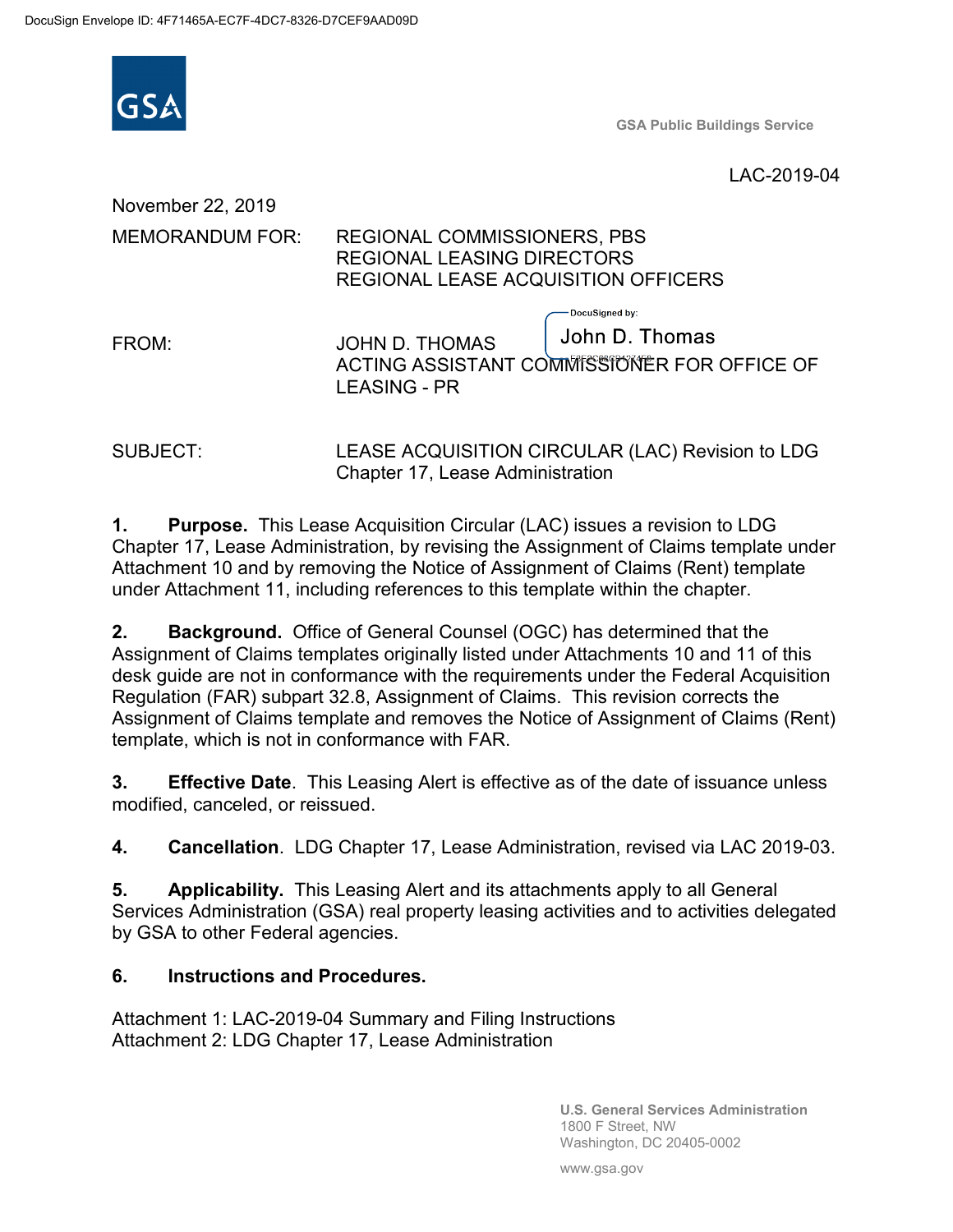## **LAC-2019-04 Summary and Filing Instructions**

LAC-2019-04 issues the policy listed below:

# *Leasing Desk Guide Chapter 17 (Revised), Lease Administration*

This LAC issues a revised Leasing Desk Guide Chapter 17 that revises the Assignment of Claims template (Attachment) and removes the Notice of Assignment of Claims (Rent) template (originally Attachment 11).

#### **LDG Filing Instructions**

| <b>Part</b>                      | <b>Remove Pages</b> | <b>Insert Pages</b> |
|----------------------------------|---------------------|---------------------|
| Chapter 17, Lease Administration | 17-i – 17-66        | 17-i – 17-64        |